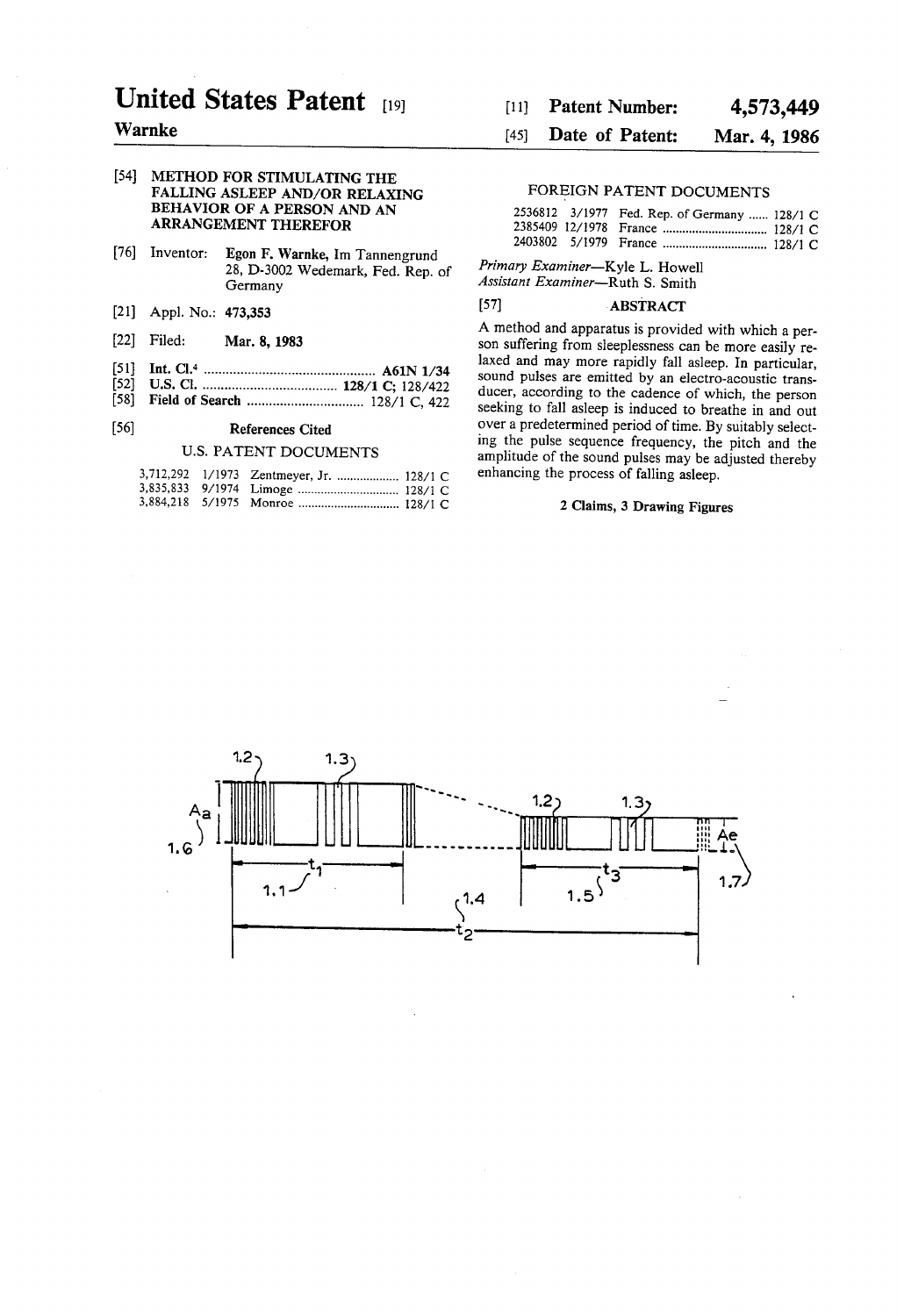



FIG. 3.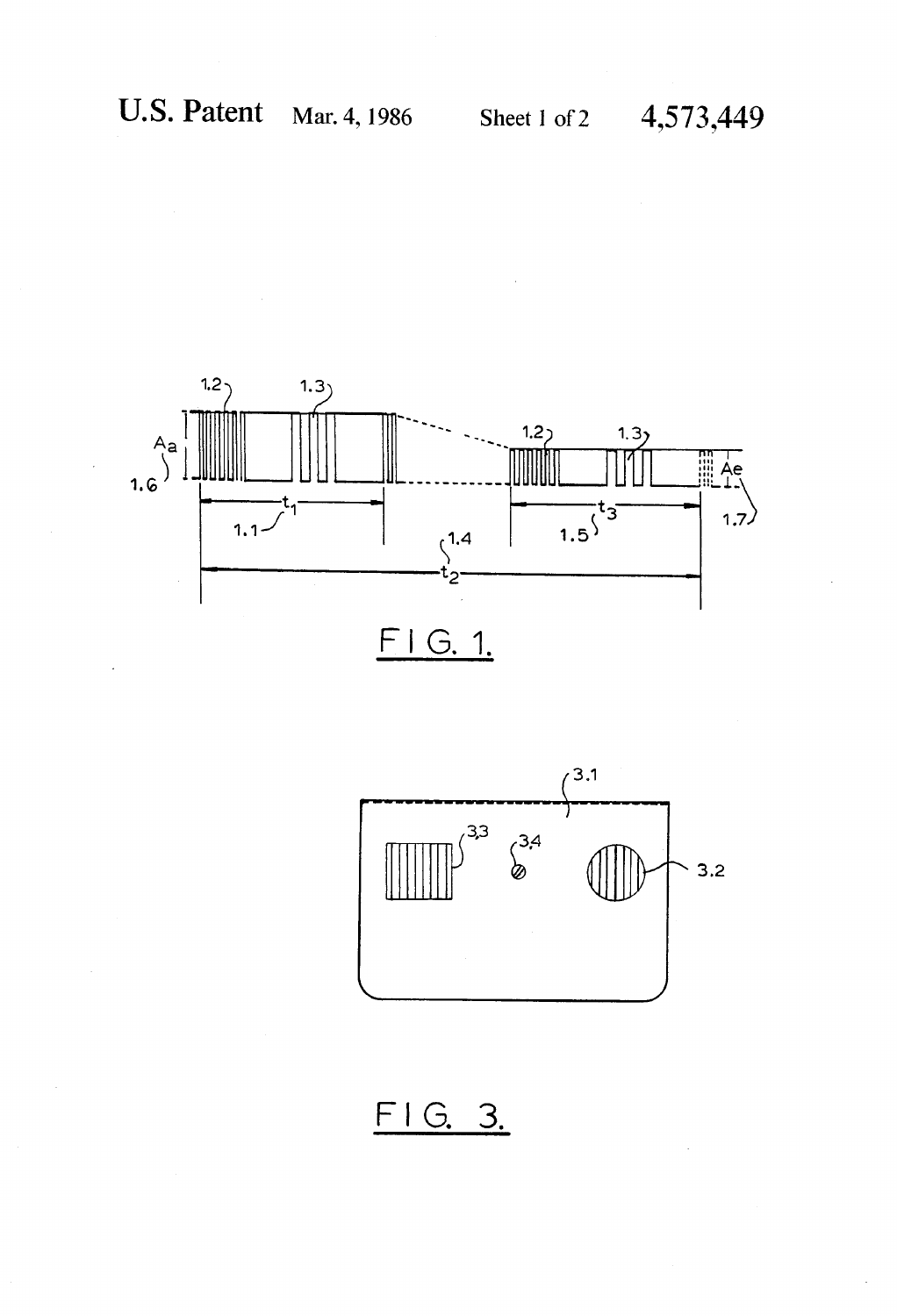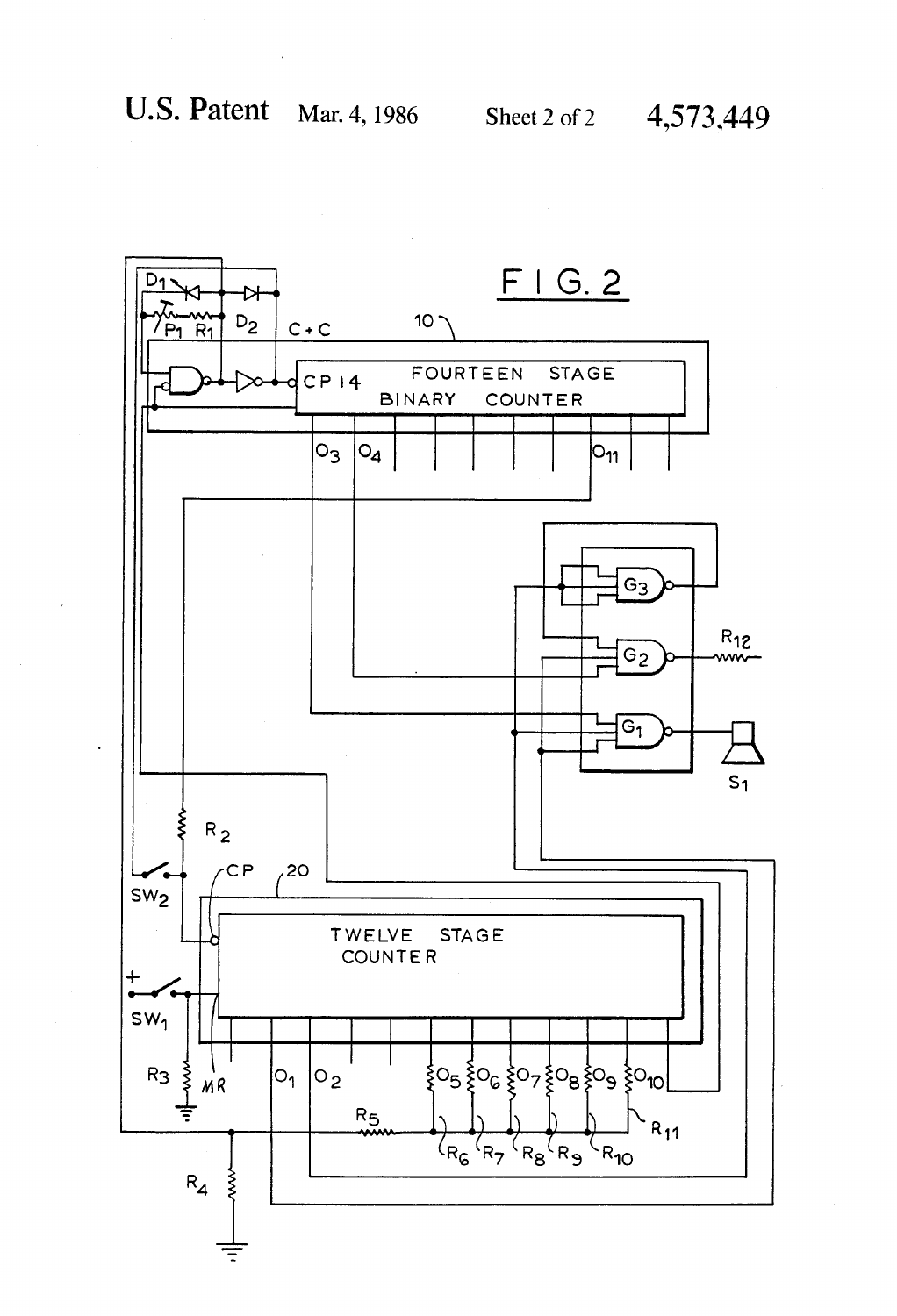5

### METHOD FOR STIMULATING THE FALLING ASLEEP AND/OR RELAXING BEHAVIOR OF A PERSON AND AN ARRANGEMENT THEREFOR

### BACKGROUND OF THE INVENTION

The invention relates to a method for stimulating falling asleep and/or relaxing behavior of a person by means of an electronic arrangement.

From numerous medical publications as well as from daily life, it is known that more and more people suffer from sleeplessness and cannot find the right way to relax. There is a continually increasing consumption, in developed countries, of medicine for relaxing, in the form of so-called sleeping pills, despite the fact that such medicants have side effects and their effectiveness decreases with increased consumption.<br>However, many people do sleep without difficulties.

However, many people do sleep without difficulties. By means of thorough testing and research, it has been 20<br>ascertained that with effortloss folling calors without 20 ascertained that with effortless falling asleep without medication, certain cerebral currents (brain waves) change while, simultaneously, the pulse rate and the breathing rhythm is slowed down. It is furthermore known that by means of meditation exercises, the cere-<br>hral ourrents, the pulse rate and the hazalises should be bral currents, the pulse rate and the breathing rhythm can be changed, so that a condition of increased relax ation, up to the point of falling asleep, can be attained. A known and simple meditation method consists in uniformly counting in a breathing rhythm; however, a  $_{30}$ certain amount of concentration is necessary. In prac tice, however, it has also been ascertained that such exercises, in particular by those persons who have, in any event, difficulties with relaxing and falling asleep, are very difficult to learn.

#### SUMMARY OF THE INVENTION

It is an object of the present invention to provide a method which, without medication and solely by means which influences are produced by means of an electronic arrangement, can enhance relaxation resulting in the person falling asleep. of outside influences on persons seeking to fall asleep,  $40$ 

In accordance with the invention, this object is achieved by means of a method with which, by direct  $45$ influence, controlling of the breathing rhythm results by way of an electronic arrangement which produces pulses acting on at least one of the senses, visual or hearing, of a person in a rhythmic controlling of the breathing rhythm. 50

The method in accordance with the invention provides an electronic pulse emitter, which is preferably in the form of an electro-acoustic converter, acting on the auditory senses of a person seeking to fall asleep. The pulse emitter produces a sonic pulse sequence which 55 corresponds to the breathing rhythm of a tired, but not yet sleeping, person. The person seeking to fall asleep is induced to adjust his (or her) breathing rhythm to that of the sonic pulse sequence.

I'm is based on the recognition that the 60 breathing rhythm as well as the breathing rate of a person seeking to fall asleep can be stimulated by a so-called step-maker. The stimulation can be achieved by outside influence on the visual or hearing senses of the person. This influence may be effected by means of 65 touch impulses which act on particularly sensitive areas of the skin, light impulses which act on the visual senses, or sound impulses which act on the auditory senses.

2<br>It has further been recognized that it can be particularly advantageous to divide, into a first and second partial impulse, individual sonic pulses for the breathing cycle by intermediate switching of a pulse pause, whereby the first partial impulse, at a first sound level, stimulates inhaling while the second partial impulse, at another sound level, stimulates exhaling.<br>A special embodiment of the method is based on the

 ${\bf 10}$ 15 out the method in which, by means of defined sound recognition that the breathing rate of a person going to sleep, continuously slows down. While a resting, but not yet sleeping, adult has a typical breathing cycle of about 5 seconds, the time of the breathing cycle of a sleeping person is about 7 seconds. Based on this fact resides the functioning of an arrangement for carrying signals, the person seeking to fall asleep is first given, at a frequency of about 0.2  $\bar{H}z$ , a breathing rhythm which then is continuously reduced, over a predetermined period of time, to a frequency of about 0.14 Hz. When the person seeking to fall asleep breathes in and out according to the sound emissions, his/her pulse rate and cerebral currents change, according to experience, con tinuously until they have reached the characteristic value for sleeping. In many cases, the difficulties for falling asleep can, in this way, be removed without medication.

somewhat like, as is usual, the normal breathing pattern.<br>According to experience, it is furthermore helpful<br>35 when, with decreasing stimulation frequency, the am-At the beginning of the stimulation, two sounds of different tone quality appear at a uniform rhythm and constant intensity. The person seeking to fall asleep begins, with the higher sound, to quietly inhale and, with the following lower sounds, to quietly exhale. The pause between the two sounds is determined to behave somewhat like, as is usual, the normal breathing pattern. plitude of the respective tone pulses also decreases.

#### DESCRIPTION OF THE DRAWINGS

Hereinafter there is described the method in accor dance with the invention in a particular embodiment and in conjunction with a set of drawings, in which:

FIG. 1 illustrates a preferred sound pulse sequence;

FIG. 2 illustrates a circuit diagram of an arrangement for carrying out the method; and

FIG. 3 illustrates a plan view of an embodiment of the invention.

#### DESCRIPTION OF THE PREFERRED EMBODIMENT

In FIG. 1 there is illustrated the sound pulse sequence of an arrangement for carrying out the method. Refer ence number 1.1 indicates the time period  $t_1$  for one breathing cycle. Within this time period of about 5 seconds, at the beginning of the stimulation, the inhala tion pulse 1.2 is produced with a higher sound frequency than the exhalation pulse 1.3. In the time period  $t_2$ , designated by the reference number 1.4, there are contained about 300 breathing cycles, preferably 256 seeking to fall asleep has indeed fallen asleep after about 256 breathing cycles. At the end of the stimulation, the time period for a breathing cycle  $t_3$  is designated by the reference number 1.5, which breathing cycle has in creased to approach a time period of about 7 seconds. The initial amplitude value  $A_q$  is designated with the reference number 1.6 and has, at the end of the stimula tion, been reduced to the amplitude value  $A_e$ , designated with the reference number 1.7.